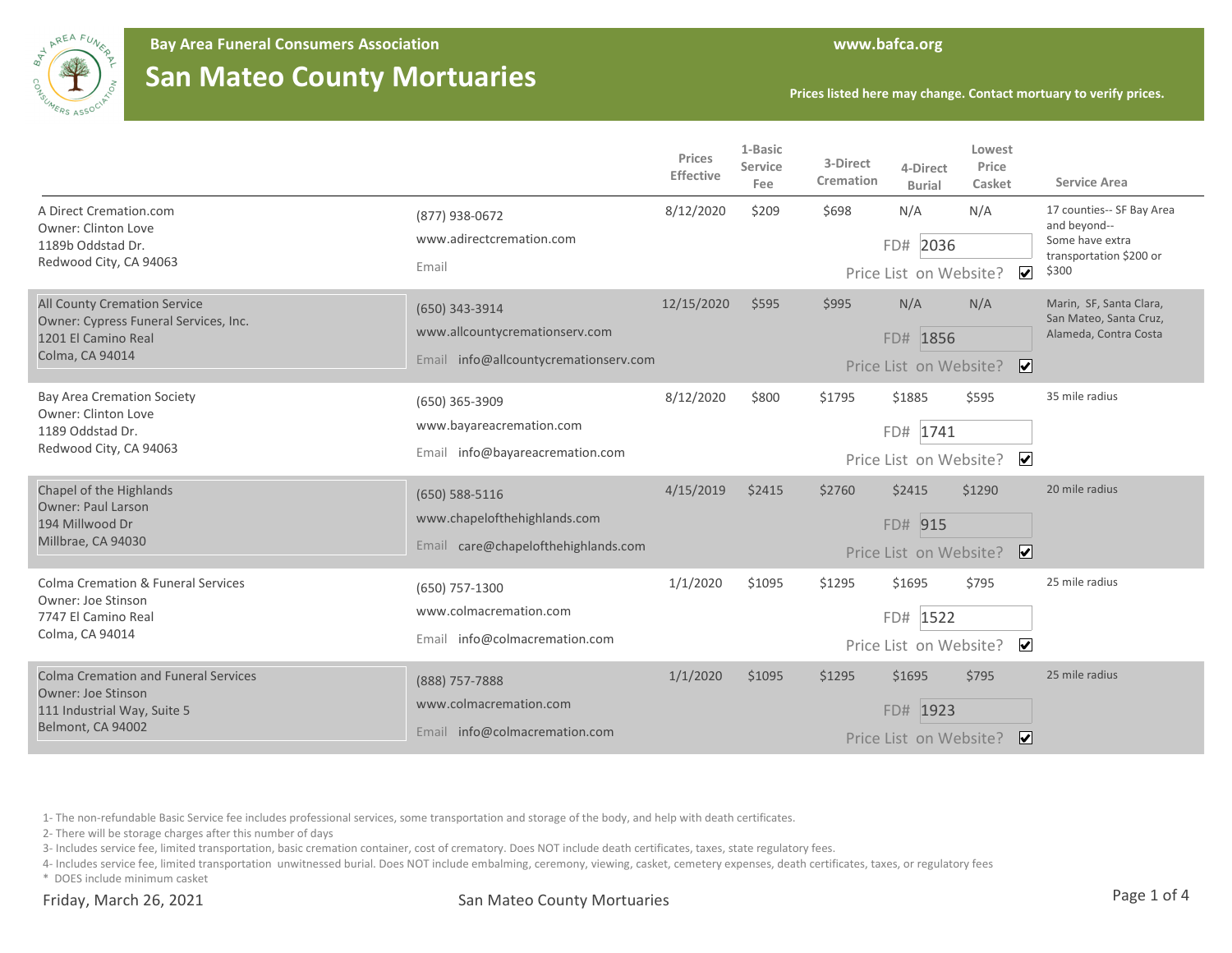|                                                                                                                                 |                                                                                                     | Prices<br>Effective | 1-Basic<br><b>Service</b><br>Fee | 3-Direct<br>Cremation | 4-Direct<br><b>Burial</b>                      | Lowest<br>Price<br>Casket         | Service Area                                   |
|---------------------------------------------------------------------------------------------------------------------------------|-----------------------------------------------------------------------------------------------------|---------------------|----------------------------------|-----------------------|------------------------------------------------|-----------------------------------|------------------------------------------------|
| Crippen & Flynn-Carlmont<br>Owner: Colin Flynn & partners<br>1111 Alameda de Las Pulgas<br>Belmont, CA 94002                    | (650) 595-4103<br>www.crippenflynn.com<br>Email staff@crippenflynn.com                              | 3/25/2020           | \$2045                           | \$2275                | \$2470<br>FD# 1825<br>Price List on Website?   | \$795<br>$\overline{\mathbf{v}}$  | 30 mile radius                                 |
| Crippen & Flynn--Woodside<br>Owner: Colin Flynn and partners<br>400 Woodside Rd.<br>Redwood City, CA 94061                      | (650) 369-4103<br>www.crippenflynn.com<br>Email staff@crippenflynn.com                              | 3/25/2020           | \$2045                           | \$2275                | \$2470<br>FD# 879                              | \$795<br>Price List on Website? ✔ | 30 mile radius                                 |
| Crosby-N.Gray<br>Owner: Cypress Funeral Services, Inc.<br>2 Park Rd.<br>Burlingame, CA 94402                                    | (650) 342-6617<br>www.crosby-ngray.com<br>Email wecare@crosby-ngray.com                             | 10/1/2019           | \$2695                           | \$3195                | \$3095<br>FD# 96<br>Price List on Website?     | \$1495<br>$\overline{\mathbf{v}}$ | 35 mile radius                                 |
| <b>Cypress Lawn Cremation Society</b><br>Owner: Cypress Funeral Services, Inc.<br>1383 El Camino Real<br><b>Colma, CA 94014</b> | (650) 550-8868<br>www.cypresslawncremationsociety.com<br>Email info@cypresslawncremationsociety.com | 11/15/2020          | \$2695                           | \$2871-3190           | N/A<br>FD# 1796<br>Price List on Website?      | N/A<br>$\overline{\mathbf{v}}$    | 35 mile radius                                 |
| Cypress Lawn Funeral Home<br>Owner: Cypress Funeral Services, Inc.<br>1370 El Camino Real<br>Colma, CA 94014                    | (650) 550-8808<br>www.cypresslawn.com<br>Email staff@cypresslawn.com                                | 10/1/2019           | \$2695                           | \$3190                | \$3095<br>FD# 1797<br>Price List on Website?   | \$1495<br>$\overline{\mathbf{v}}$ | 35 mile radius                                 |
| Duggan's Serra Mortuary<br>Owner: Bill, Matt, Dan Duggan<br>500 Westlake Avenue<br>Daly City, CA 94014                          | (650) 756-4500<br>www.duggansserra.com<br>Email                                                     | 9/21/2020           | \$2590                           | 2020                  | \$1590<br>FD# 1098<br>Price List on Website?   | \$1250<br>$\overline{\mathbf{v}}$ | San Francisco and San<br><b>Mateo Counties</b> |
| Garden Chapel Funeral Directors<br>Owner: Al Banfield<br>885 El Camino Real<br>South San Francisco, CA 94080                    | (650) 583-2510<br>www.gardenchapel885.com<br>Email chapel885@sbcglobal.net                          | 8/31/2020           | \$1850                           | \$1690                | \$1595<br>805<br>FD#<br>Price List on Website? | \$895<br>$\vert \mathbf{v} \vert$ | San Mateo and San<br><b>Francisco Counties</b> |

1- The non-refundable Basic Service fee includes professional services, some transportation and storage of the body, and help with death certificates.

2- There will be storage charges after this number of days

3- Includes service fee, limited transportation, basic cremation container, cost of crematory. Does NOT include death certificates, taxes, state regulatory fees.

4- Includes service fee, limited transportation unwitnessed burial. Does NOT include embalming, ceremony, viewing, casket, cemetery expenses, death certificates, taxes, or regulatory fees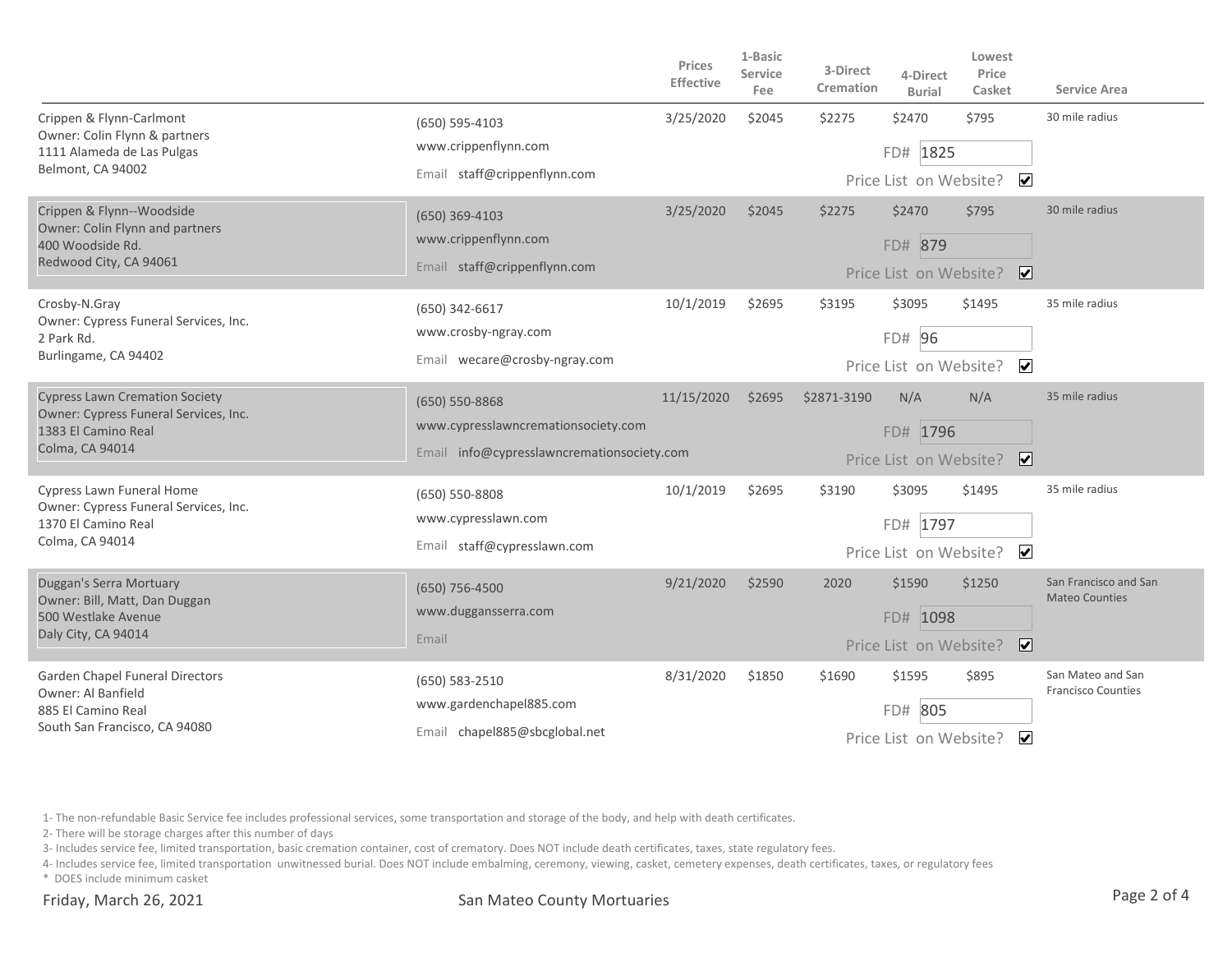|                                                                                                                                   |                                                                                                 | Prices<br>Effective | 1-Basic<br>Service<br>Fee | 3-Direct<br>Cremation | 4-Direct<br><b>Burial</b>                      | Lowest<br>Price<br>Casket         | Service Area                                                 |
|-----------------------------------------------------------------------------------------------------------------------------------|-------------------------------------------------------------------------------------------------|---------------------|---------------------------|-----------------------|------------------------------------------------|-----------------------------------|--------------------------------------------------------------|
| <b>Golden Hill Funeral Home</b><br>Owner: Family<br>2019 Hillside Blvd.<br>Colma, CA 94014                                        | (650) 757-5566<br>www.goldenhillfuneral.com<br>Email info@goldenhillfuneral.com                 | 8/30/2018           | \$2588                    | \$2386                | \$\$2695<br>FD# 2341<br>Price List on Website? | \$1295                            | 30 mile radius                                               |
| Jones Mortuary<br>Owner: Jones Mortuary, Inc.<br>660 Donohoe<br>East Palo Alto, CA 94303                                          | (650) 323-2481<br>www.jonesmortuary.net<br>Email cjones@jonesmortuary.net                       | 4/1/2019            | \$1275                    | \$1395                | \$1095<br>FD# 1298<br>Price List on Website?   | \$1595<br>$\overline{\mathbf{v}}$ | 50 mile radius                                               |
| <b>Menlo Park Funerals</b><br>Owner: John D. O'Connor<br>841 Menlo Ave.<br>Menlo Park, CA 94025                                   | (650) 329-8022<br>www.menloparkfunerals.com<br>Email menloparkfunerals@gmail.com                | 1/1/2020            | \$1995                    | \$2850                | \$3070**<br>FD# 2060<br>Price List on Website? | 2075<br>$\overline{\mathbf{v}}$   | Santa Clara County                                           |
| Miller-Dutra Coastside Chapel<br>Owner: Cypress Funeral Services, Inc.<br>645 Kelly Ave.<br>Half Moon Bay, CA 94019               | (650) 726-4474<br>www.millerdutra.com<br>Email wecare@millerdutra.com                           | 10/1/2019           | \$2695                    | \$2496                | \$3095<br>FD# 40<br>Price List on Website?     | \$1495<br>$\overline{\mathbf{v}}$ | 35 mile radius                                               |
| Neptune Society of Northern Calif<br>Owner: Service Corp. International<br>1645 El Camino Real<br>Belmont, CA 94002               | (650) 592-9880<br>www.neptunebelmont.com<br>Email mike.rogers@sci-us.com                        | 2/1/2021            | \$950                     | \$2205                | N/A<br>FD# 1327<br>Price List on Website?      | N/A                               | 75 mile radius                                               |
| <b>Olivet Funeral &amp; Cremation Services</b><br>Owner: Cypress Funeral Services, Inc.<br>1601 Hillside Blvd.<br>Colma, CA 94014 | (650) 550-8808<br>www.cypresslawn.com<br>Email                                                  | 10/1/2019           | \$2695                    | \$3190                | \$3095<br>FD#<br>Price List on Website?        | \$1495                            | 35 miles radius; acquired<br>by Cypress in 2020.<br>Adjacent |
| Pacifica's Chapel by the Sea Mortuary<br>Owner: Steve & Kristen Welch<br>801 Oceana Blvd.<br>Pacifica, CA 94055                   | $(650)$ 355-3411<br>www.chapelbytheseafuneralhome.com<br>Email chapelbytheseapacifica@yahoo.com | 6/25/2020           | \$995                     | \$1310                | \$1595<br>FD# 982<br>Price List on Website?    | \$1295<br>∣✔                      | 30 mile radius                                               |

1- The non-refundable Basic Service fee includes professional services, some transportation and storage of the body, and help with death certificates.

2- There will be storage charges after this number of days

3- Includes service fee, limited transportation, basic cremation container, cost of crematory. Does NOT include death certificates, taxes, state regulatory fees.

4- Includes service fee, limited transportation unwitnessed burial. Does NOT include embalming, ceremony, viewing, casket, cemetery expenses, death certificates, taxes, or regulatory fees